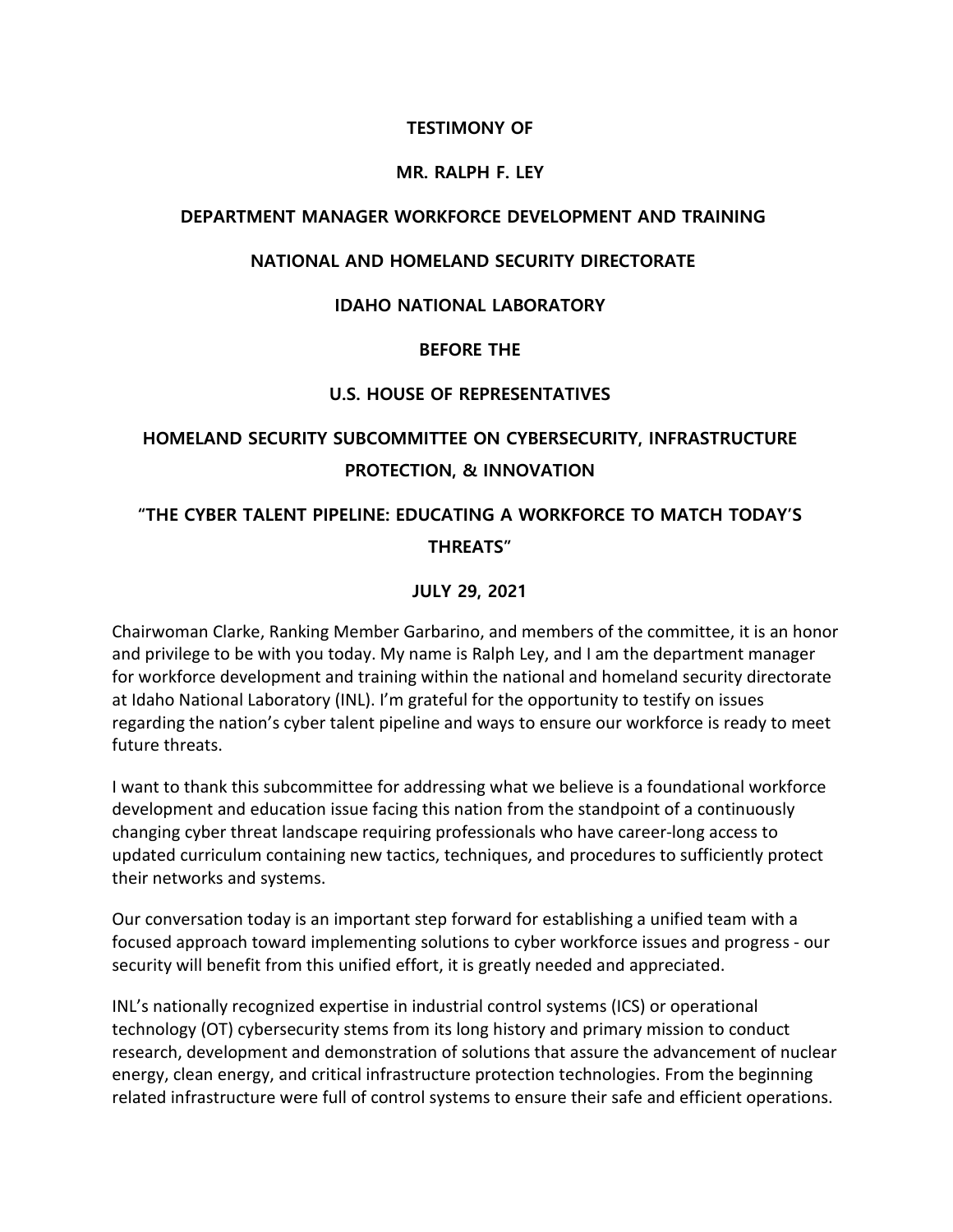My department takes great pride in having the opportunities and responsibilities to lead, influence and execute a broad portfolio of educational programs and research which address cybersecurity issues and workforce development needs.

For over a decade Department of Energy (DOE) and Department of Homeland Security (DHS) Cybersecurity and Infrastructure Security Agency (CISA) sponsored ICS cybersecurity training courses have been conducted at INL in immersive classroom and hands-on learning environments. The target audience has been primarily private sector businesses and utilities who need their staff to understand the differences between protecting IT and OT networks and systems. Simply put, IT cybersecurity is based on keeping a business's information readily available, accurate, and dependable, whereas OT cybersecurity lives in a cyber-physical world manipulating businesses assets which can impact production and throughput/output of materials. These sponsored courses offered by INL are designed to bridge the knowledge gap by bringing together people who operate either their company's IT systems or OT systems and force them to work together in realistic work settings. The results of these courses accompanied by the significant increase in recent threats to OT systems has contributed heavily to industry's awareness, or better described – awakening - to the need for improved OT cybersecurity practices accompanied by established standards for workforce development and training.

Processes and procedures for securing IT systems are well documented in a wide variety of general overarching best practices and some industry specific standards. The same guidance has been late coming for securing OT systems, however this guidance is now much more readily available than even just a few years ago. Along with established cybersecurity procedures or standards has been guidance on what education and training is required by cyber-professionals to implement these new measures.

The National Institute of Standards and Technology (NIST) National Initiative for Cybersecurity Education (NICE) workforce framework, often referred to as the NICE Framework, is arguably the most well-known cybersecurity education and training standard. It addresses the education and training needs of the cybersecurity workforce by providing common vocabulary for the field and a detailed list of cybersecurity Knowledge, Skills, Abilities, and Tasks (KSATs) for each identified cyber work role. While the NICE Framework is intended to be applicable to a wide range of cybersecurity workers in an organization, IT roles and IT KSATs are ultimately the focus of the competency recommendations provided. As IT and OT systems become increasingly connected and vulnerabilities associated with both increases, the need to extend the framework to incorporate ICS systems has begun.

INL in collaboration with academic and industry partners has endeavored to assist in the efforts to address the lack of a similar framework and KSATs for OT work roles. A major first step was INL's collaboration with Idaho State University (ISU) and La Trobe University (LTU) in a twophased project resulting in the, "*Building an Industrial Cybersecurity Workforce: A Manager's Guide"*. This non-prescriptive document is a first step towards identifying the unique knowledge and job roles required of ICS professionals and establishing a capable workforce.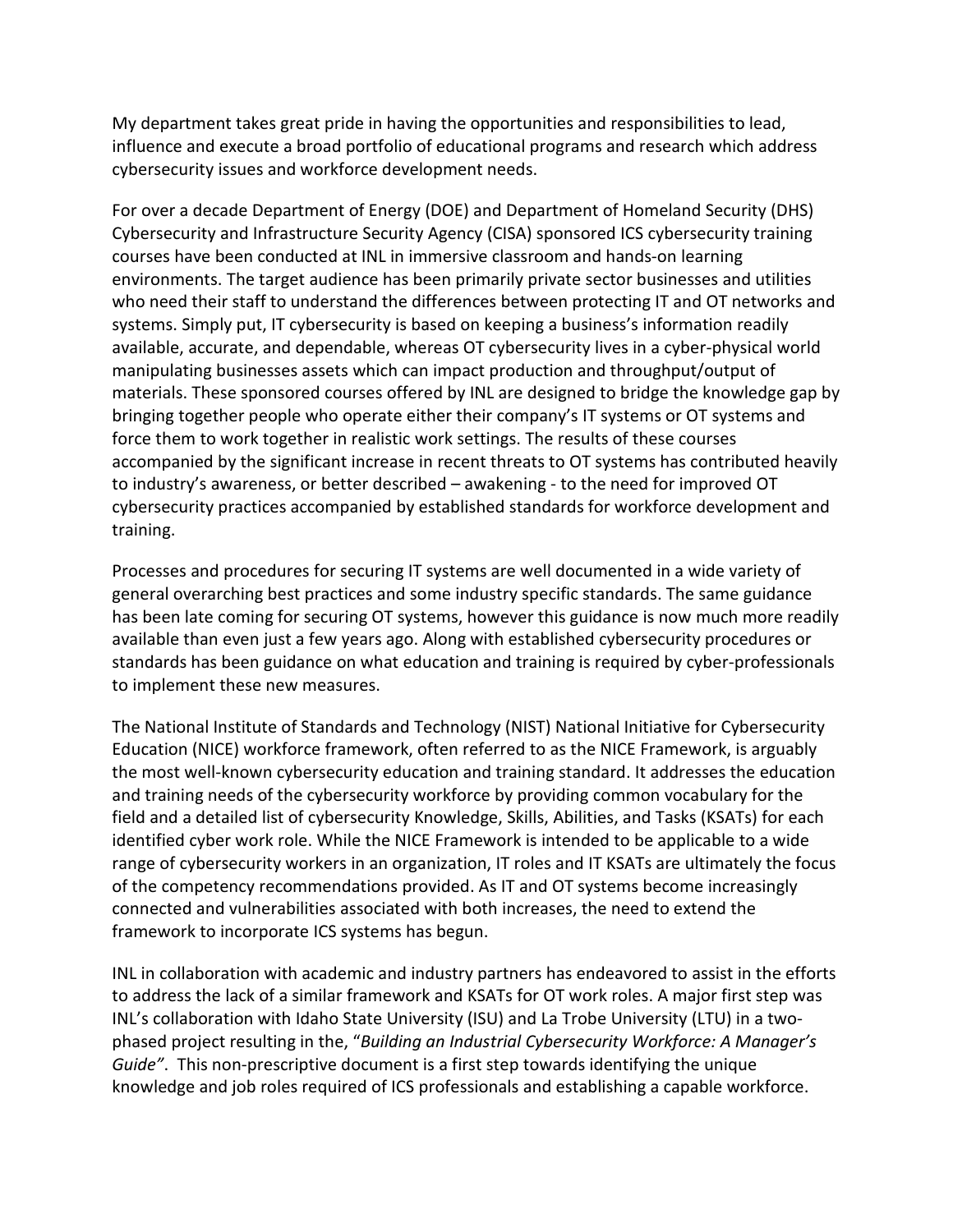NIST has recognized the value of this effort and has requested INL's participation in expanding the NICE Framework to incorporate OT roles and OT KSATs.

Lack of recognized OT job roles and associated KSATs has had a definite influence on the existing availability of OT-specific workforce training offerings. Years of research and development of education and training courses for CISA, DoD, and industry, collaboration with academic institutes, and interviewing students identified other potential influencers that appeared to be impeding the flow of the IT and OT cyber talent workforce pipeline. To validate INL's findings, we created a joint INL-ISU Industrial Cybersecurity Community of Practice (ICSCOP) recurring workshop and invited over 150 representatives from universities, government entities, and industry experts to participate. Participants were provided presentations on two known cyber workforce issues: 1) Curriculum Standards for ICS cyberrelated degree programs, and 2) ICS workforce development factors. The resulting group discussion by participants validated previously identified influencers and established working groups to address solutions. Influencers span IT and OT topics and included:

- First, standardized curriculum. There needs to be standard curriculum requirements for cyber-related degree programs, IT and OT focused, offered by academic institutes. For example, the requirements to attain a degree in cybersecurity varies from university, to university making is hard for employers to know the level of competency of any individual possessing such a degree and seeking employment. Lack of standards also leave the individual unsure of their qualifications for jobs solely based on the degree.
- Second, employers do not understand the existing cybersecurity related tasks their employees are responsible for in their daily jobs. This makes it impossible to know what each employee's cyber education and training requirements are or to create a roadmap for improvement. It also makes it difficult to identify if there is a need to hire additional staff to address unfilled cyber job roles. Employers require a holistic process that can assist with identifying the existing cyber job roles of their employees, identify potential personnel gaps, suggest individual cyber education and training roadmaps, and link the level of education of employees to the cyber "health" of the organization.
- Third, Human Resource (HR) departments do not possess the necessary tools to identify and hire the best candidate for a cyber-related job position. They are forced to use the same hiring methods as other positions within their business: reviewing resumes and conducting interviews. Although academic institutes cannot create different degree programs tailored specifically for each individual business's needs, skills testing matched to standardized KSATs would assist employers with this issue and provide academic institutes a view of the most requested cyber skills by employers to adjust degree programs.
- Fourth, as mentioned previously, the pace of new cybersecurity emerging threats, new technology, vulnerabilities, etc., is faster than most of the existing board certification processes used by academic institutes to approve updated curriculum. This makes it harder for academic institutes to rapidly update materials and offer students programs with the most recent information. A central clearinghouse for approved new ICS cyber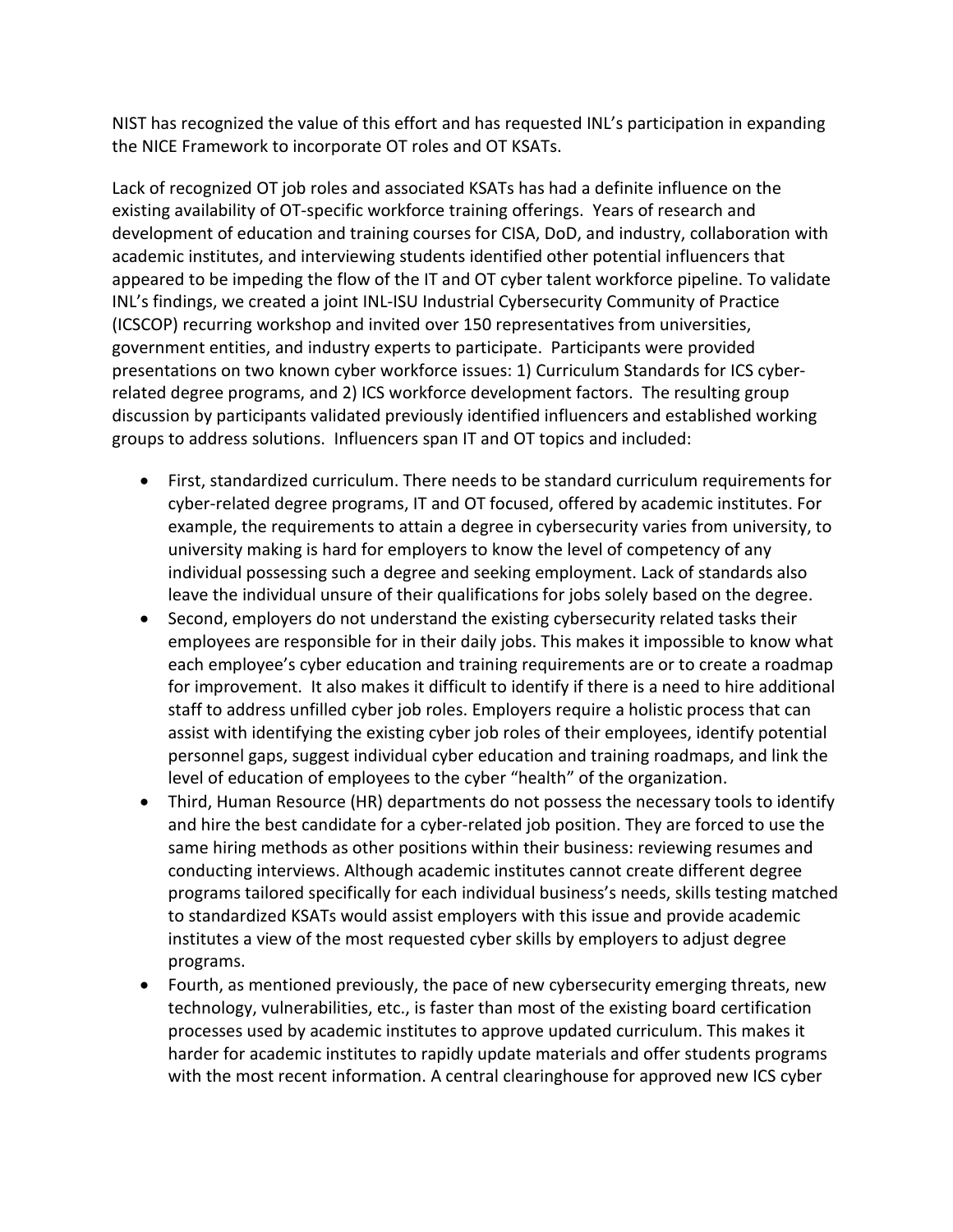related curriculum readily available for academic institutes to adopt if desired may be one solution.

- Fifth, closely aligned with the first influencer is the lack of availability of standardized hands-on or near hands-on training apparatus for ICS cybersecurity education programs, especially in rural geographical areas. A shared repository of curriculum and capabilities provided in a hub-and-spoke regional model where all academic institutes benefit from a national repository of resources is the needed.
- Sixth, the existing workforce needs continuing education options from local academic institutes other than the time consuming and expensive solution of employees obtaining another degree. The continuing education options must be trackable by individuals throughout their cyber careers and identify for employers the currency of the education the person has received. Academic institutes have begun establishing their own educational badge and/or credential systems. A recognized national standard for these systems is needed before employers will put stock in the validity of these necessary systems.

Outcomes from the ICSCOP workshops and working group meetings are not limited to validation of influencers impeding the flow of the cyber talent pipeline. INL is working with State and local government entities, academic institutes at all levels of education, and business around the State as collaborators and sounding boards of the workforce development solutions explored. The thought process to this approach is that if solutions can work in one State, they have a high probability of working in others.

An example of these activities is the Associate Lab Director for N&HS is a co-chairperson on a new task force led by the Idaho Department of Commerce. The purpose is to make Idaho the most secure state against cybersecurity attacks aimed at businesses, governmental entities, institutions, and citizens which will substantially improve and protect our growing economy. Activities include coordinating, informing, and training Idahoans across the state as to safeguards and resources from the perspective of many experts and interested groups. Recommendations from the taskforce will inform the Governor, Legislature and other stakeholders on major cybersecurity threats and opportunities for Idaho. This effort can easily be replicated by other States desiring a collaborative approach to addressing cybersecurity issues.

Other efforts include Idaho National Laboratory (INL) in collaboration with industry, academia, and the science and research communities kicked off a multi-year Idaho Cyber Research Project (ICRP). This project is designed to apply existing solutions to some of the major influencers. A small army of interns (20 to 30) from Idaho universities and 2-year colleges are assisting INL staff by visiting organizations desiring assistance with cyber "health" issues and providing potential solutions. Solutions include using tools that can provide a cyber workforce evaluation resulting in cyber training paths validated by job roles for employees, assistance implementing new approaches to hiring cyber candidates and current employee cyber skills testing, cyber job posting solutions, consideration of apprenticeship opportunities, creating a workforce cyber competency profile for a business, and collaboration opportunities with academic institutes